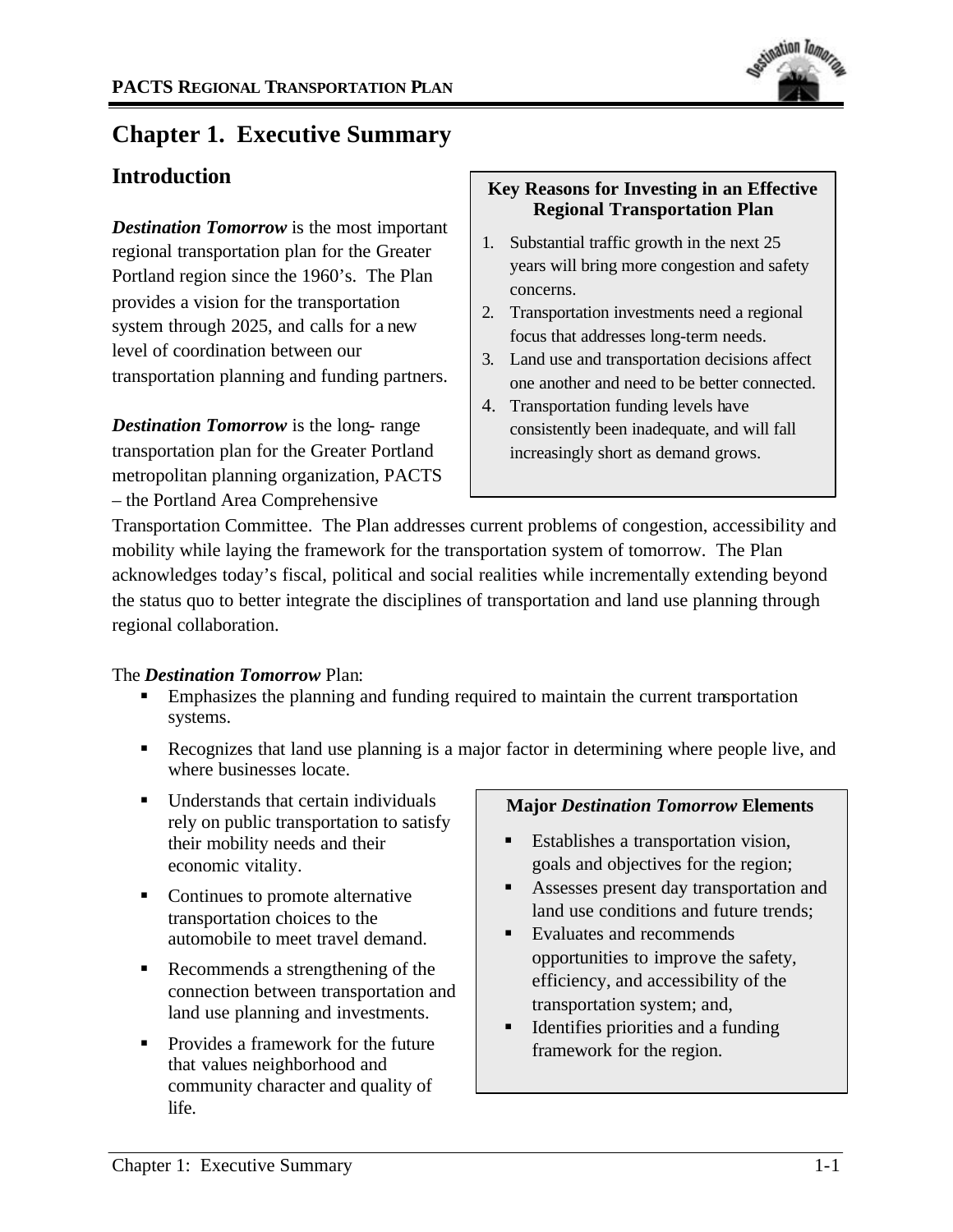

## **PACTS – Organizational Overview**

PACTS has served since 1975 as the regional transportation planning and federal funding organization (the federally mandated "metropolitan planning organization" or MPO) for the Portland area. MPO's are formed for all urbanized areas with a core population of at least 50,000 people. PACTS is composed of municipal, state and federal officials, and representatives of regional planning and transit agencies. PACTS oversees transportation studies, identifies needs and sets priorities for certain federal transportation funds available to the area.

#### **PACTS Functions**

- 1. Provides a continuous, coordinated and comprehensive transportation planning process for the greater Portland area.
- 2. Recommends to the MaineDOT the use of federal funding for certain road improvements, for public transportation operating subsidies and capital improvements, for pedestrian and bicycle facilities and for certain other transportation purposes in the PACTS area.
- 3. Performs and oversees transportation studies and policy analysis, and prepares a regional transportation plan.
- 4. Evaluates and approves proposed transportation improvement projects.
- 5. Provides a forum for interagency cooperation and collaborative decision-making, public input, the exchange of ideas and the exploration of innovative transportation concepts.
- 6. Monitors compliance with national air quality goals.



*Destination Tomorrow* was developed for the seven communities that comprised PACTS when the planning process began in 1999: Cape Elizabeth, Falmouth, Gorham, Portland, Scarborough, South Portland, and Westbrook. In response to federal regulations, PACTS expanded in November 2002 to include eight new member communities: Biddeford, Cumberland, Freeport, North Yarmouth, Old Orchard Beach, Saco, Windham and Yarmouth. Over the next 18 months the Plan will be updated to reflect the perspectives and transportation issues of these new communities and will encompass traffic management of the enlarged travel-shed.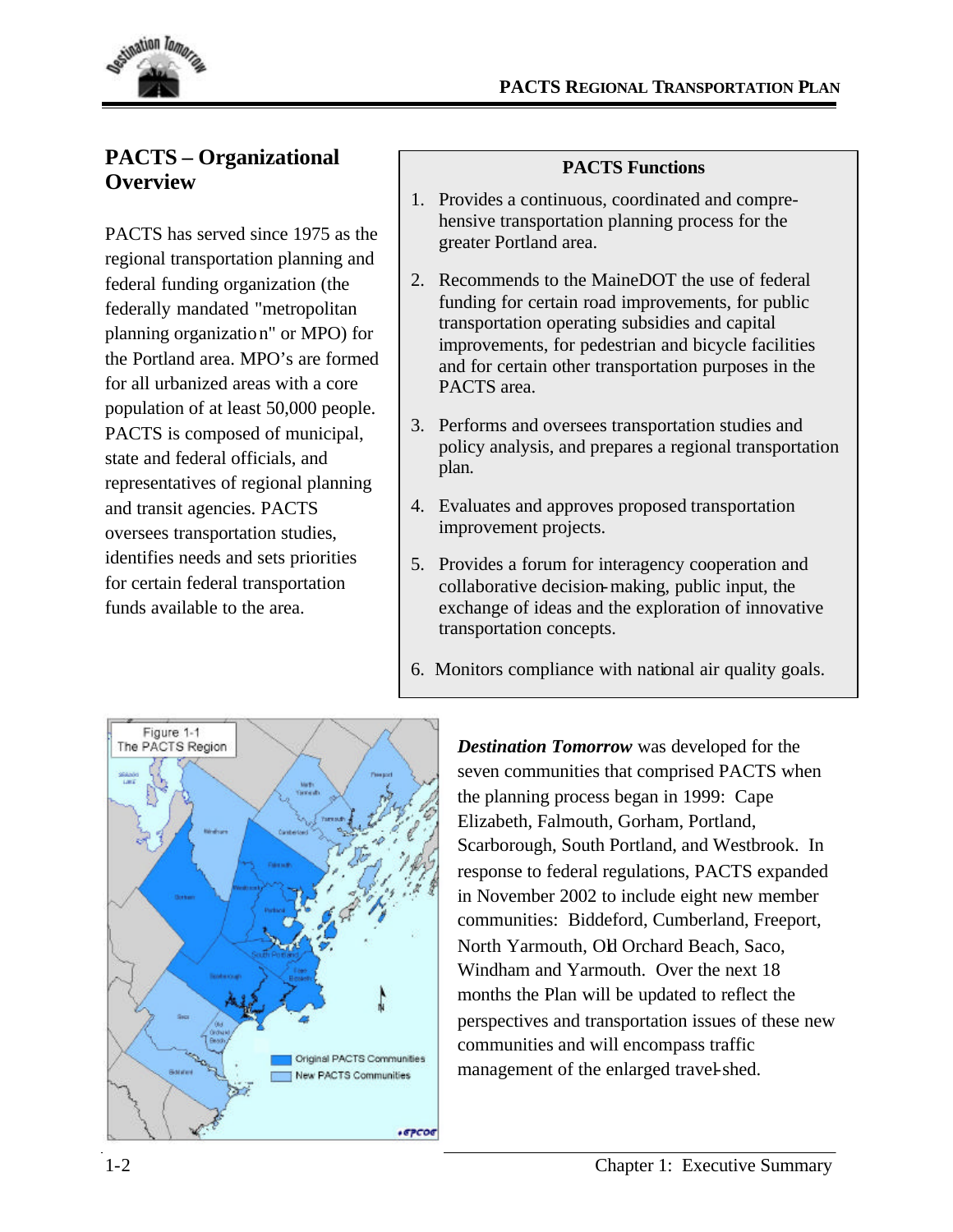

## **Planning Process and Key Findings**

The development of *Destination Tomorrow* followed a process called performance-based transportation planning. The cornerstones of this process are:

- Identifying a desired end state – a Vision – and goals for the transportation system.
- $\blacksquare$  Identifying needs and potential system alternatives.
- $\blacksquare$  Evaluating alternatives to meet those needs based on a set of performance measures.
- ß Selecting courses of actions that best meet the needs in conformance with the established Vision.

#### *Destination Tomorrow* **Vision Statement**

The PACTS Regional Transportation System will:

- Provide efficient and cost-effective travel for the region's citizens and goods;
- Provide access to the entire PACTS region through a fully developed and well maintained multi-modal transportation system;
- Promote public safety;
- Protect environmental quality and quality of life;
- **EXECUTE:** Actively complement land use decisions that promote compact development, preserve community character and retain open space; and
- Reflect the policies and values of the PACTS communities.

The Vision Statement was used as the foundation for the development of the Plan's goals listed below. Each goal was associated with a number of Objectives that identify measurable implementation steps in achieving the Plan's vision.

#### **Six Goals**

- 1. Economic Development Enhance regional prosperity through support for the economic vitality of existing business and for economic development opportunities encouraged by local and regional plans.
- 2. Mobility, Safety & Accessibility Improve the mobility, safety and accessibility of people throughout the region, and the movement of goods.
- 3. Energy Conservation Conserve and efficiently use non-renewable energy resources.
- 4. Land Use Support land use plans and development patterns that promote efficient transportation services and systems.
- 5. Environmental Quality Protect and improve quality of life and the human and natural environments including natural and cultural resources, air and water quality.
- 6. Regional Focus Reflect a regional approach to transportation and land use planning and decision making founded on effective communication and management of regional resources.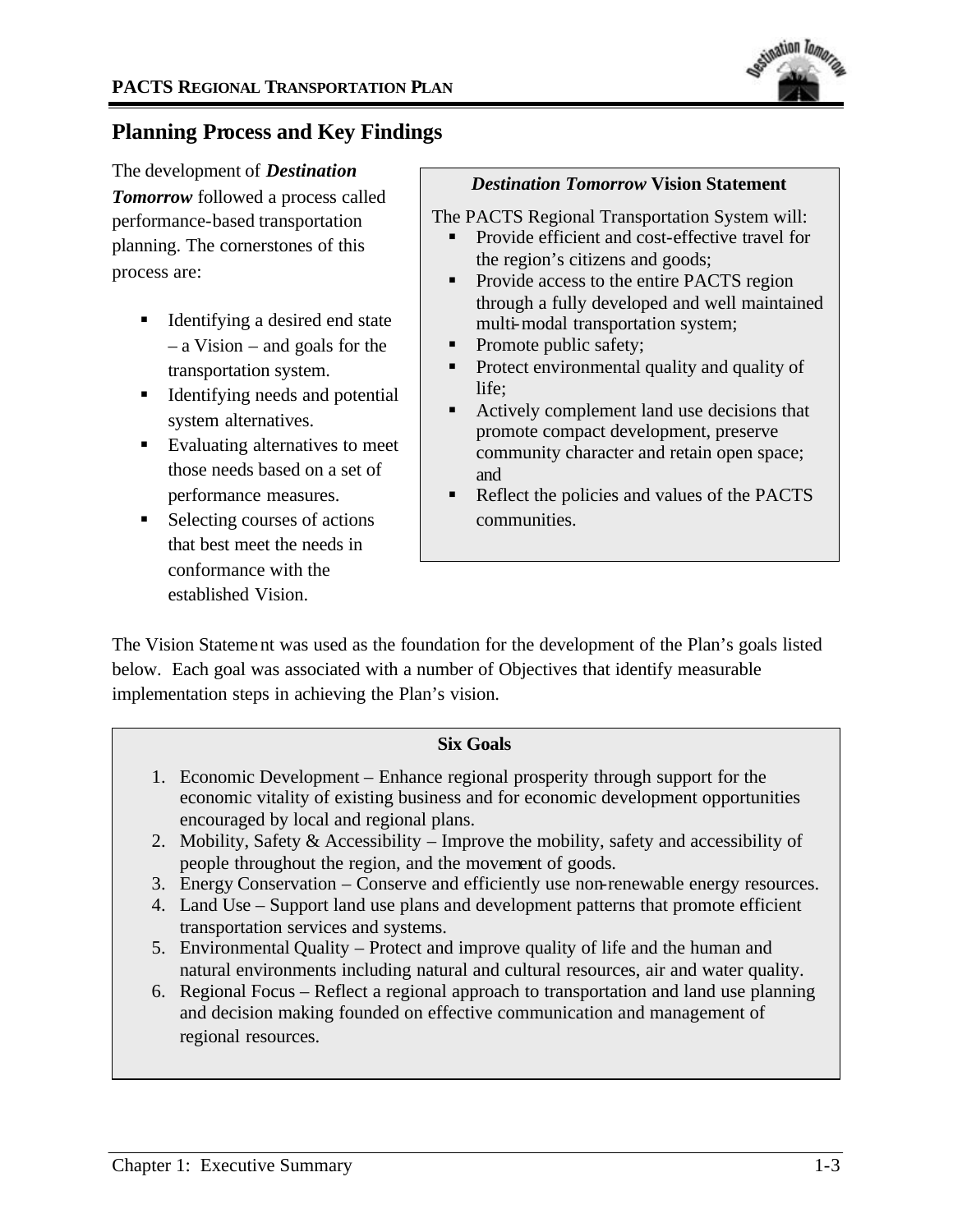

## **Key Findings: Present Conditions and Past/Future Trends Analysis**

Several key findings emerged from the analysis of present conditions related to transportation and land use as well as their past and future trends. These findings, in conjunction with the Vision Statement and Goals, were used to guide the development of the Plan's recommendations and strategies.

### **Key Findings**

- **Significant traffic congestion and safety problems currently exist and will worsen if** current development patterns and practices, and investment trends continue.
- There are mixed trends in passenger transportation use and service. Ridership is increasing on inter-city bus, demand-response bus and air transportation services, and after years of decline is also increasing on local bus service. Passenger transportation still accounts for a small percentage of all trips made. Many areas in PACTS are not accessible by passenger transportation.
- While important to the regional economy, the land use patterns, heavy traffic volumes and design on many of the region's arterials have negative impacts on adjacent residential neighborhoods.
- Land use development patterns and practices are reinforcing dependency on the automobile for travel in the region.
- The gap between transportation needs and available funding resources is large and is widening.
- **Transportation issues are regional in nature and will require a concerted and coordinated** multi-jurisdictional response to resolve.

## **Alternatives Explored**

Four transportation and land use "themes" were analyzed relative to the Plan's Goals. These themes were called: Interstate Highway, Arterial Roadway, Transit, and Compact Land Use. Each theme included a combination of potential transportation projects and/or land use initiatives. The purposes of the theme analyses were to:

- identify potential benefits and impacts to the transportation system; and
- identify individual projects that could yield the greatest benefits when combined with the "best" projects from the other themes.

Within each of the transportation system themes, potential projects and improvements were rated against a

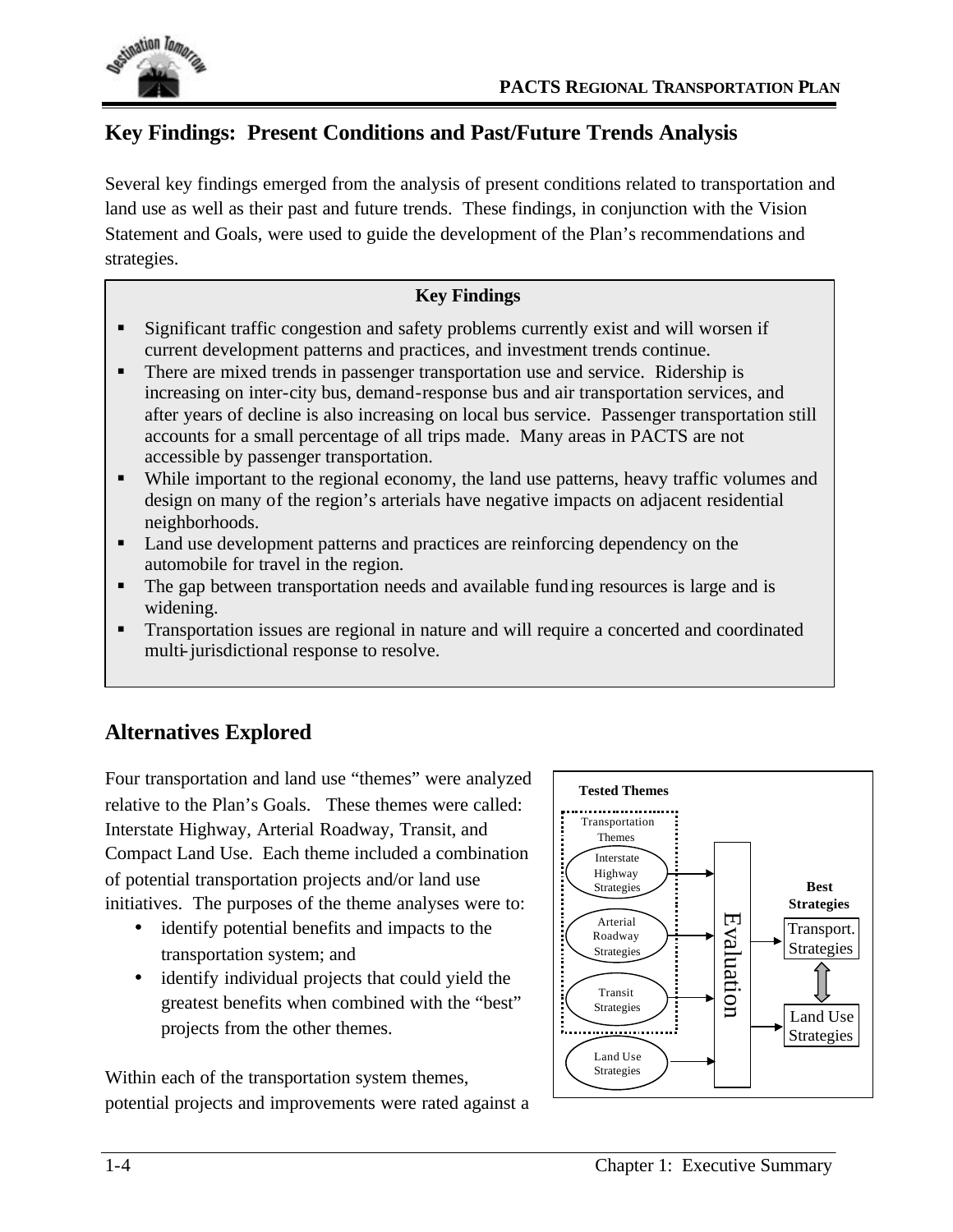

series of performance measures. From these ratings, a series of guiding policies and the Plan's Capital Investment Framework were developed.

## **Recommendations and Strategies**

**Destination Tomorrow** includes a comprehensive set of 86 recommendations and strategies that respond to the many transportation challenges facing the PACTS region. Development of these recommendations and strategies was guided by the realization that future decisions about transportation investments and policies need to be considered in a larger context, and that the current PACTS approach to planning could be broadened and improved upon. The Vision Statement, Goals and Nine Guiding Policies aided the development of the recommendations and strategies, each of which identifies the organizations responsible for its implementation. PACTS members used these policies in the development process realizing that their lack of mutually exclusivity would require trade-offs amongst the policies during the implementation of *Destination Tomorrow*.

### **Nine Guiding Policies**

- 1. Maintain and preserve the existing transportation systems as the highest priority.
- 2. Make roadway improvements at critical intersections a higher priority than roadway capacity improvements.
- 3. Strategically expand the transportation system while continuing to meet current demands.
- 4. Avoid building major new highways, to the extent possible, with a preference for adding capacity to existing streets first, where feasible and appropriate.
- 5. Enhance/reinforce the Maine Turnpike as the preferred interstate to serve regional through-traffic and I-295 as the preferred interstate to serve intra-regional traffic.
- 6. Strengthen the link between transportation investments and land use policies and decisions to preserve public investments and promote efficient land use patterns.
- 7. Implement access management measures to preserve access to land uses, to preserve arterial roadway capacity and to promote safety.
- 8. Enhance, maintain and, where appropriate, expand passenger transportation services to increase their accessibility and attractiveness to a larger number of people.
- 9. Promote community and neighborhood livability and economic redevelopment as a goal of transportation investments.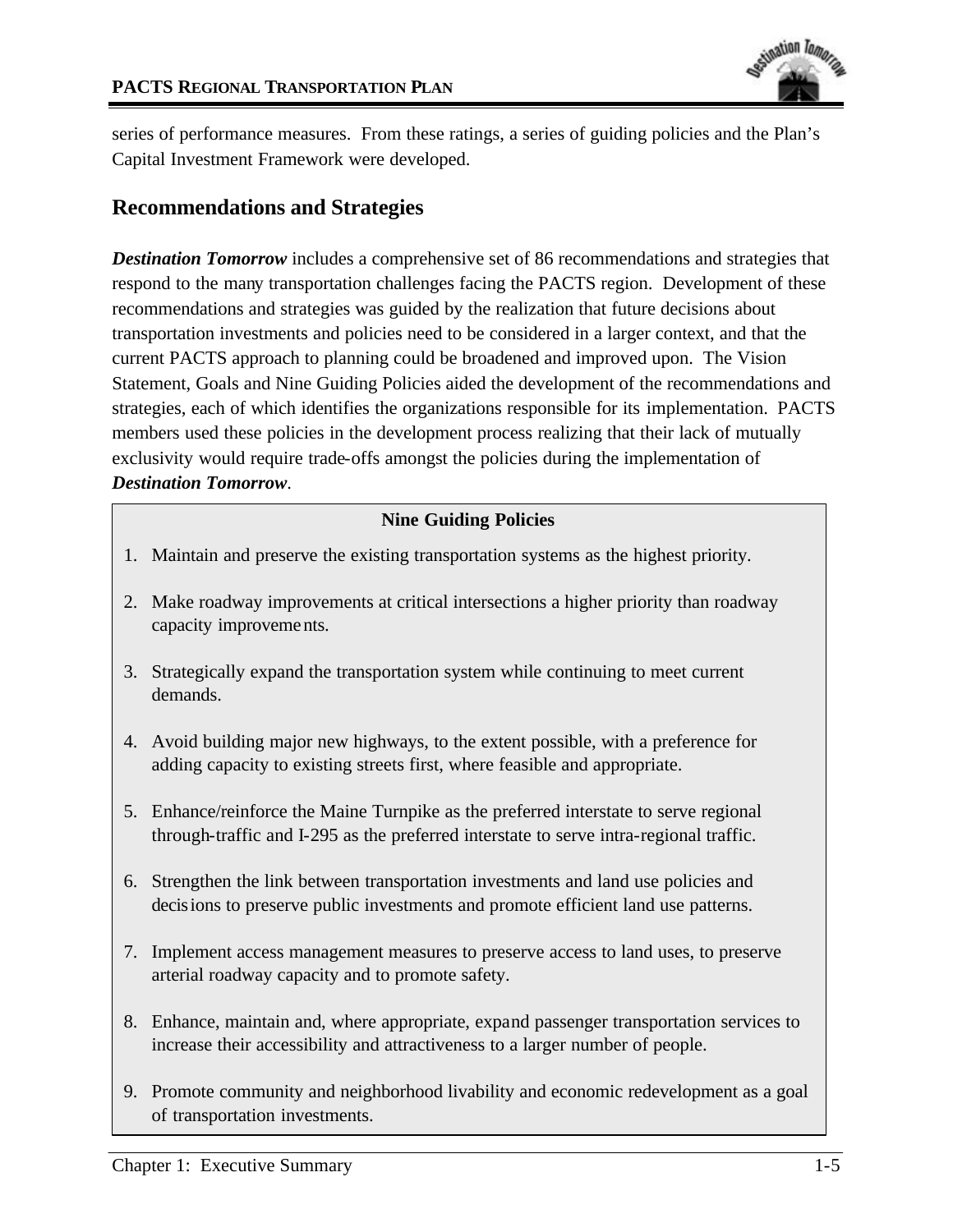

# **Implementation**

Implementation of the myriad *Destination Tomorrow* recommendations and strategies will require a new level of regional coordination and collaboration by PACTS member communities, the FHWA and FTA, and funding partners such as the MaineDOT and the Maine Turnpike Authority. In each community, the city and town councils, planning boards, planning and engineering staff, businesses and residents will need to be active participants in the process. The adoption and implementation of *Destination Tomorrow* is one of many steps toward answering these five persistent questions that face our region:

- How best can communities collaboratively address regional transportation problems?
- ß What is the proper level of investment in and role of transit in the region for meeting the mobility needs of today and tomorrow, and for managing congestion?
- What is the optimum investment balance to mitigate existing problems while proactively meeting tomorrow's needs?
- What is PACTS role in addressing transportation and land use issues, including sprawl?
- What are the best short and long-term approaches to managing congestion without exacerbating sprawl?

Securing the funds needed to meet the region's identified transportation needs may be the biggest challenge facing local, regional, state and federal decisionmakers as *Destination Tomorrow* is implemented. The graphic below highlights the extent of this challenge – a  $22$ -year, \$318 million gap between the Plan's identified needs of \$590 million and anticipated funding of \$272 million. The gap is estimated to be \$84 million in the Plan's first six years (2004-2009) and \$234 million in the subsequent 16 years (2010-2025). The total amount of available funding is anticipated to be less than half the total amount needed to fully realize the Vision of *Destination Tomorrow*. (See Figure 1-1.)



### **Figure 1-2 Funding Shortfall**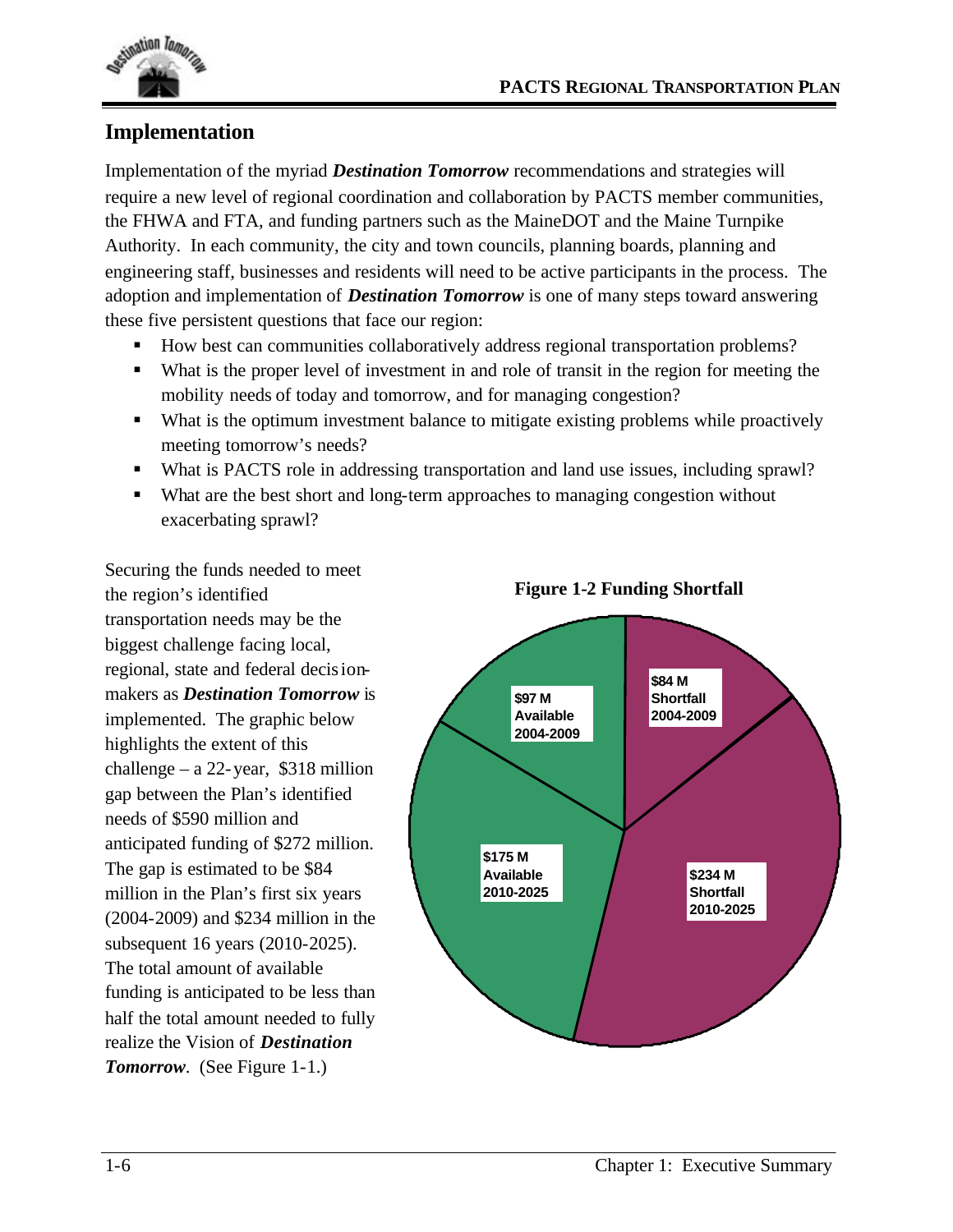PACTS Committee members – in particular the MaineDOT – will meet during the coming year with members of the Legislature and the Maine Congressional Delegation to seek additional necessary funding to implement *Destination Tomorrow*. With nearly 20 percent of Maine's population now living in the recently expanded PACTS region, PACTS members should have a stronger voice in Augusta and in Washington when seeking the funds necessary to fully implement *Destination Tomorrow.*

Table 1-1 presents a summary of the *Destination Tomorrow* Capital Investment Framework, identifying anticipated revenues and investment priorities.

| Table 1-1                                                                                        |                                            |         |          |          |
|--------------------------------------------------------------------------------------------------|--------------------------------------------|---------|----------|----------|
| Capital Investments Framework for 2004 to 2025                                                   |                                            |         |          |          |
| No commitments have been made for any of these proposals.<br>Amounts are in millions of dollars. |                                            |         |          |          |
| See Chapter 6, Tables 6-2 and 6-3 for details.                                                   |                                            |         |          |          |
|                                                                                                  |                                            | First   | Next     | Total    |
| Principles                                                                                       | Action                                     | 6 Years | 16 Years | 22 Years |
| Maintain                                                                                         | Maintain highways and bridges              | \$25    | \$68     | \$93     |
| Maintain                                                                                         | Maintain public transportation             | \$35    | \$80     | \$115    |
| Maintain                                                                                         | Address critical intersections             | \$9     | \$24     | \$33     |
| Maintain                                                                                         | Improve access management                  | \$2     | \$4      | \$6      |
| Maintain                                                                                         | Turnpike regional toll system              | \$30    | \$0      | \$30     |
| Maintain                                                                                         | I-295 Forest Avenue interchange            | \$17    | \$0      | \$17     |
| Maintain                                                                                         | Electronics (ITS) strategies               | \$3     | \$6      | \$9      |
| Community                                                                                        | Arterial investment/enhancement            | \$7     | \$19     | \$26     |
| Community                                                                                        | Bicycle and pedestrian systems             | \$3     | \$5      | \$8      |
| Capacity                                                                                         | Passenger rail to Brunswick                | \$3     | \$6      | \$9      |
| Capacity                                                                                         | Phases I and II of Gorham bypass           | \$30    | \$0      | \$30     |
| Capacity                                                                                         | Route 25 corridor                          | \$0     | \$5      | \$5      |
| Capacity                                                                                         | More bus service to Gorham                 | \$1     | \$3      | \$4      |
| Capacity                                                                                         | I-295 Tukey's Bridge area                  | \$0     | \$30     | \$30     |
| Capacity                                                                                         | I-295 Exits 3 and 4                        | \$0     | \$9      | \$9      |
| Capacity                                                                                         | New I-295 lanes between Exit 3 and 4       | \$7     | \$0      | \$7      |
| Capacity                                                                                         | New I-295 northbound lane from Exit 6 to 7 | \$2     | \$0      | \$2      |
| Capacity                                                                                         | Falmouth Spur/I-95/I-295 interchange       | \$0     | \$20     | \$20     |
| Capacity                                                                                         | Widen Turnpike Exits 6A to 9               | \$0     | \$44     | \$44     |
| Capacity                                                                                         | Route 22 corridor                          | \$0     | \$50     | \$50     |
| Capacity                                                                                         | Connectivity between arterials             | \$0     | \$20     | \$20     |
| Capacity                                                                                         | Bus service to North Windham               | \$1     | \$3      | \$4      |
| Capacity                                                                                         | Bus rapid transit (BRT)                    | \$1     | \$3      | \$4      |
| Capacity                                                                                         | Freight system investments                 | \$5     | \$10     | \$15     |
|                                                                                                  | <b>Needs Subtotals:</b>                    | \$181   | \$409    | \$590    |
|                                                                                                  | Less Amounts Available:                    | \$97    | \$175    | \$272    |
|                                                                                                  | Shortfalls:                                | \$84    | \$234    | \$318    |